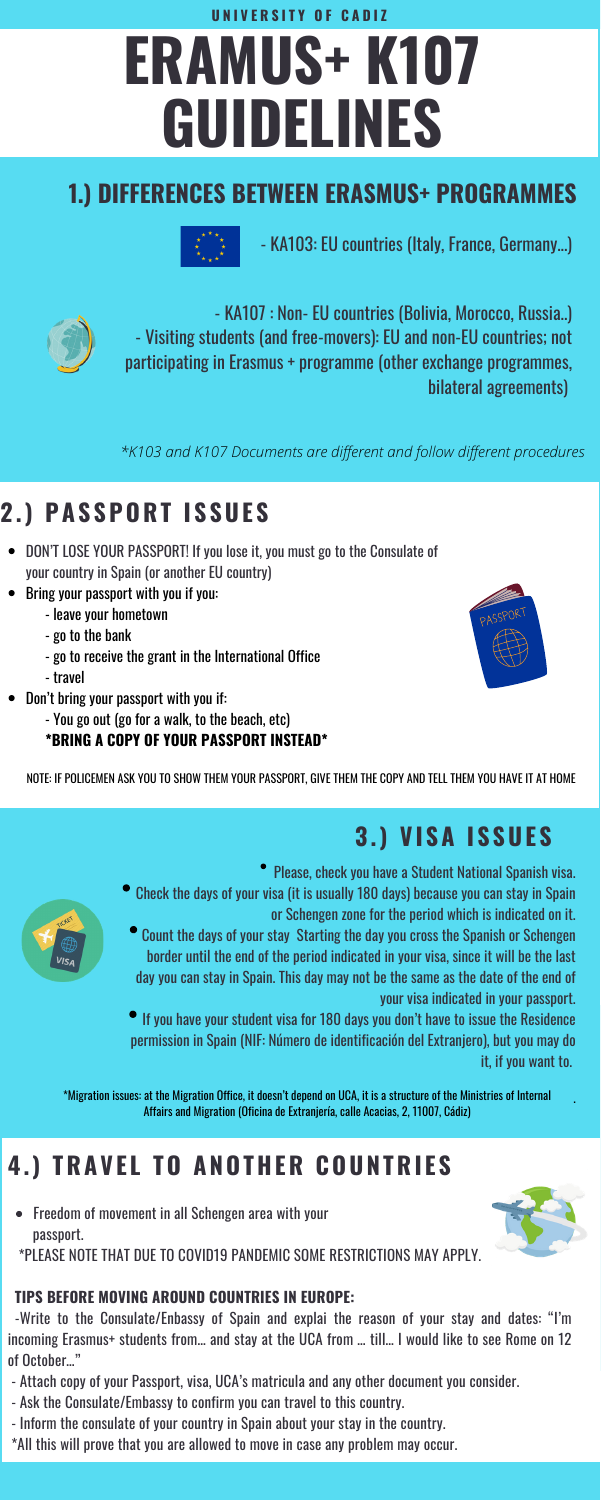#### **GRANT PAYMENT: The payment is divided into three periods:**

- First payment: 2700 euros bank cheque. It will be needed the passport

- Second payment: Beginning of December. It can be collected with a bank cheque or transferred to your Spanish bank account.

- Third payment à 20 days after MT survey (end of January). Bank cheque or transfer to your Spanish bank account.

- Undergraduate students can only follow modules in our degree programmes.
- Master students can follow modules in Master and degree programmes.
- Doctorate students can follow Doctorate modules ("matrícula" online) Master and degree  $\bullet$ modules.
- \*Institutional Coordinator: Gérard Fernández Smith
- \*Academic tutor: the name will be sent by email..



**GRANT CALCULATION:**

Your grant is divided into two parts:



## **ERAMUS+ K107 GUIDELINES U N I V E R S I T Y O F C A D I Z**

**- Individual support:** It is calculated per each day of your stay at UCA. For example, if you stay from 14th of February until 18th of June (125 days/4 months and 5 days) the calculation would be: 4 months: 850x4 months +850/30 (1 month) x5 days = 3.541,66 euros

**- Travel grant:** It depends on the distance between your home University and UCA. The help can estimate 180, 275, 360, 530, 820, 1500)

#### **1. Extension of mobility**: Erasmus students: It is possible if your host university and your coordinator agree, but you must apply again.

**2. You can´t choose** annual subjects if you only came for one semester.



#### **3. Open a bank account**

You have received the Grant Agreement (GA) document at the beginning of September 2020. Please, bring the original version (signed by you with a pen) to our Internationalization Office

**6.) FAQ**

### **5.) GRANT AGREEMENT**

## **5.)GRANT AGREEMENT (2)**

Recommendation: Banco Santander.

-**Requirements**: Valid Passport, document of acceptance/matricula,

leasing contract in Spain.

\*You compromise to stay at the University of Cadiz during the whole period indicated in your grant agreement and the registration form

-Period of financed stay: From 90 to 150 days.

## **7.) MODULES**



-The total amount of the grant corresponds to the actual number of days

spent at the University of Cadiz.